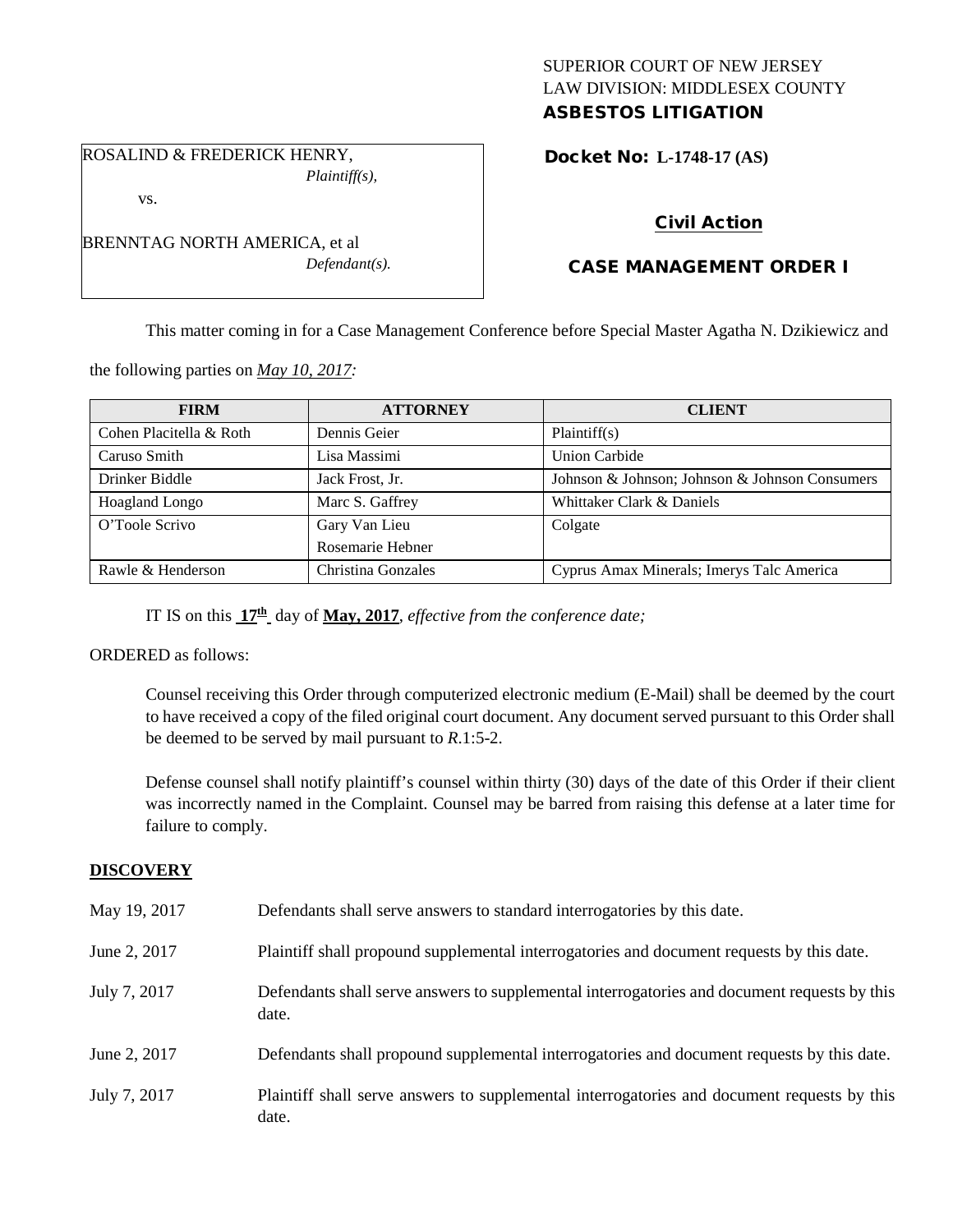- September 15, 2017 Fact discovery, including depositions, shall be completed by this date. Plaintiff's counsel shall contact the Special Master within one week of this deadline if all fact discovery is not completed.
- September 15, 2017 Depositions of corporate representatives shall be completed by this date.

### **EARLY SETTLEMENT**

September 22, 2017 Settlement demands shall be served on all counsel and the Special Master by this date.

### **SUMMARY JUDGMENT MOTION PRACTICE**

- October 6, 2017 Plaintiff's counsel shall advise, in writing, of intent not to oppose motions by this date.
- October 20, 2017 Summary judgment motions shall be filed no later than this date.
- November 7, 2017 Last return date for summary judgment motions.

### **MEDICAL DEFENSE**

- August 1, 2017 Plaintiff shall serve medical expert reports by this date.
- August 1, 2017 Upon request by defense counsel, plaintiff is to arrange for the transfer of pathology specimens and x-rays, if any, by this date.
- December 8, 2017 Defendants shall identify its medical experts and serve medical reports, if any, by this date. In addition, defendants shall notify plaintiff's counsel (as well as all counsel of record) of a joinder in an expert medical defense by this date.

## **LIABILITY EXPERT REPORTS**

October 6, 2017 Plaintiff shall identify its liability experts and serve liability expert reports or a certified expert statement by this date or waive any opportunity to rely on liability expert testimony.

December 8, 2017 Defendants shall identify its liability experts and serve liability expert reports, if any, by this date or waive any opportunity to rely on liability expert testimony.

#### **ECONOMIST EXPERT REPORTS**

October 6, 2017 Plaintiff shall identify its expert economists and serve expert economist report(s), if any, by this date or waive any opportunity to rely on economic expert testimony.

December 8, 2017 Defendants shall identify its expert economists and serve expert economist report(s), if any, by this date or waive any opportunity to rely on economic expert testimony.

#### **EXPERT DEPOSITIONS**

January 5, 2018 Expert depositions shall be completed by this date. To the extent that plaintiff and defendant generic experts have been deposed before, the parties seeking that deposition in this case must file an application before the Special Master and demonstrate the necessity for that deposition. To the extent possible, documents requested in a deposition notice directed to an expert shall

\_\_\_\_\_\_\_\_\_\_\_\_\_\_\_\_\_\_\_\_\_\_\_\_\_\_\_\_\_\_\_\_\_\_\_\_\_\_\_\_\_\_\_\_\_\_\_\_\_\_\_\_\_\_\_\_\_\_\_\_\_\_\_\_\_\_\_\_\_\_\_\_\_\_\_\_\_\_\_\_\_\_\_\_\_\_\_\_\_\_\_\_\_\_\_\_\_\_\_\_\_\_\_\_\_\_\_\_\_\_